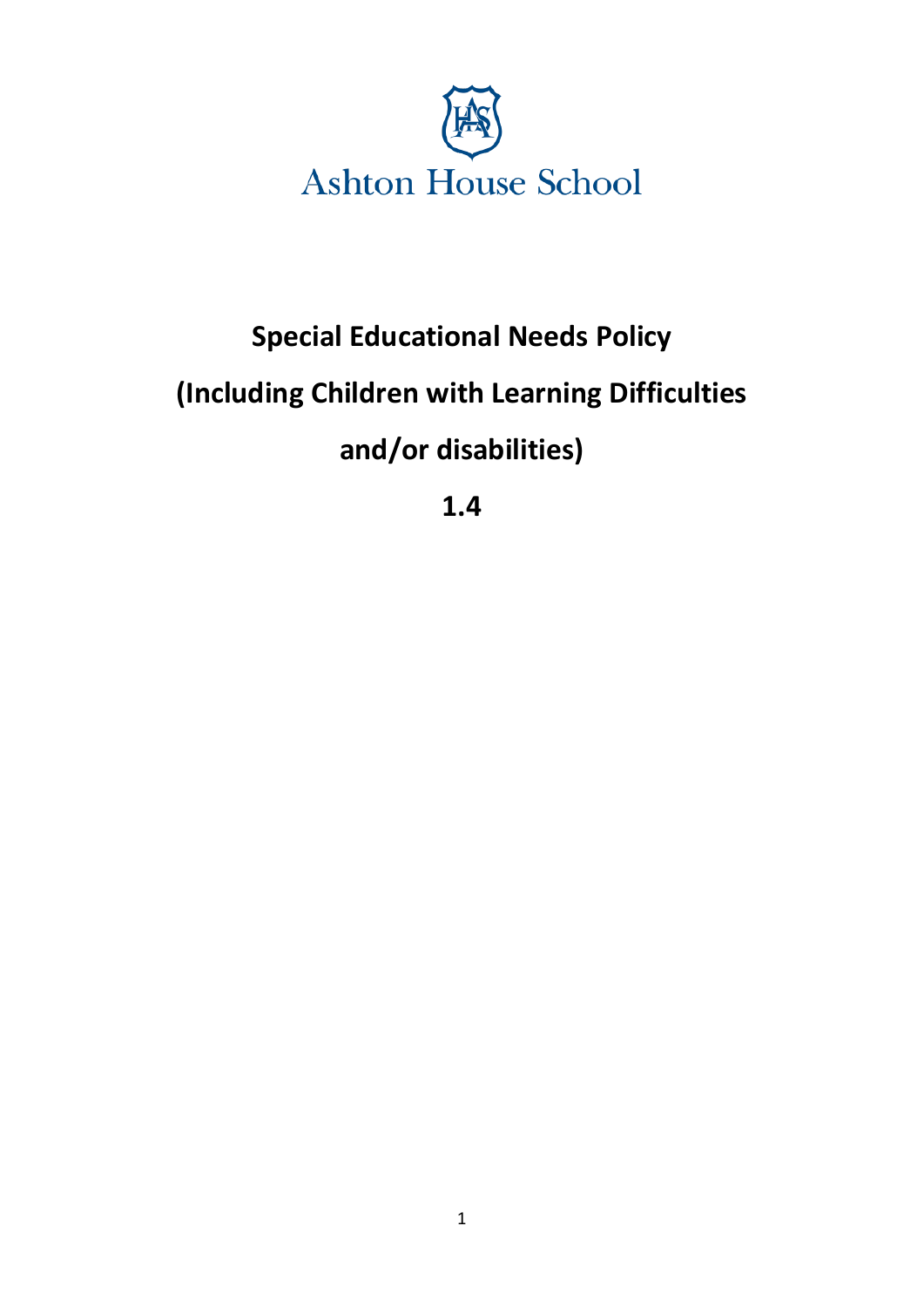| <b>Policy Title:</b>                       | Special Educational Needs including Children with Learning                                                                                                                                                                     |
|--------------------------------------------|--------------------------------------------------------------------------------------------------------------------------------------------------------------------------------------------------------------------------------|
|                                            | <b>Difficulties and/or Disabilities Policy</b>                                                                                                                                                                                 |
| <b>Version:</b>                            | 1.4                                                                                                                                                                                                                            |
| <b>Policy Summary:</b>                     | This policy covers the school and EYFS setting.                                                                                                                                                                                |
|                                            | It is written with due regard to:                                                                                                                                                                                              |
|                                            | The Equality Act 2010                                                                                                                                                                                                          |
|                                            | The Children and Families Act 2014                                                                                                                                                                                             |
|                                            | The Disability Discrimination Act 2005                                                                                                                                                                                         |
|                                            | The SEND Code of Practice 2014                                                                                                                                                                                                 |
|                                            | Ashton House School and the EYFS setting is committed to<br>ensuring that the needs of every child are met, that they have<br>access to the curriculum and are able to make progress, thrive<br>and meet their full potential. |
| <b>Policy Owner:</b>                       | Headteacher                                                                                                                                                                                                                    |
|                                            | <b>SEND Co-ordinator</b>                                                                                                                                                                                                       |
| <b>Relevant to:</b>                        | All staff, volunteers, contractors and service providers, parents and                                                                                                                                                          |
|                                            | guardians                                                                                                                                                                                                                      |
| Date introduced:                           | December 2016                                                                                                                                                                                                                  |
| <b>Next review date:</b>                   | February 2023                                                                                                                                                                                                                  |
| <b>Related School</b><br><b>Documents:</b> | Safeguarding and Child Protection Policy                                                                                                                                                                                       |
|                                            | Anti- Bullying Policy                                                                                                                                                                                                          |
|                                            | <b>Complaints Policy</b>                                                                                                                                                                                                       |
|                                            | <b>EAL Policy</b>                                                                                                                                                                                                              |
|                                            | <b>Accessibility Plan</b>                                                                                                                                                                                                      |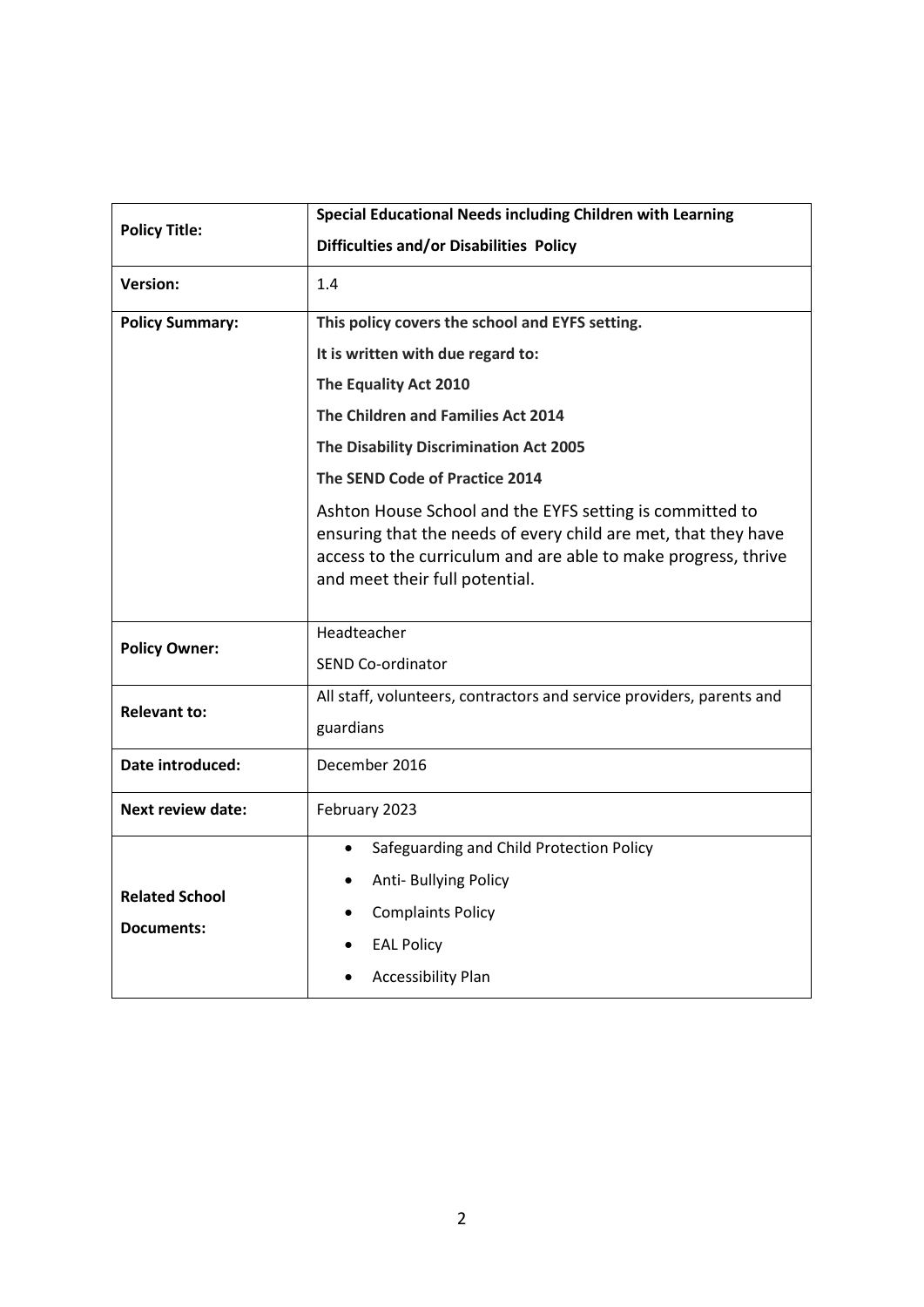| Date(s)            |                                                                  |
|--------------------|------------------------------------------------------------------|
| modified/reviewed: | <b>Reviewed December 2017</b>                                    |
|                    | Amended $16th$ July 2018 – replacement of terminology 'IEP' with |
|                    | 'Progress Targets'                                               |
|                    | Reviewed February 2019 - formatting changes made (font/page      |
|                    | numbers)                                                         |
|                    | Reviewed March 2019 - Next Review date amended                   |
|                    | Reviewed March 2021 (KH)                                         |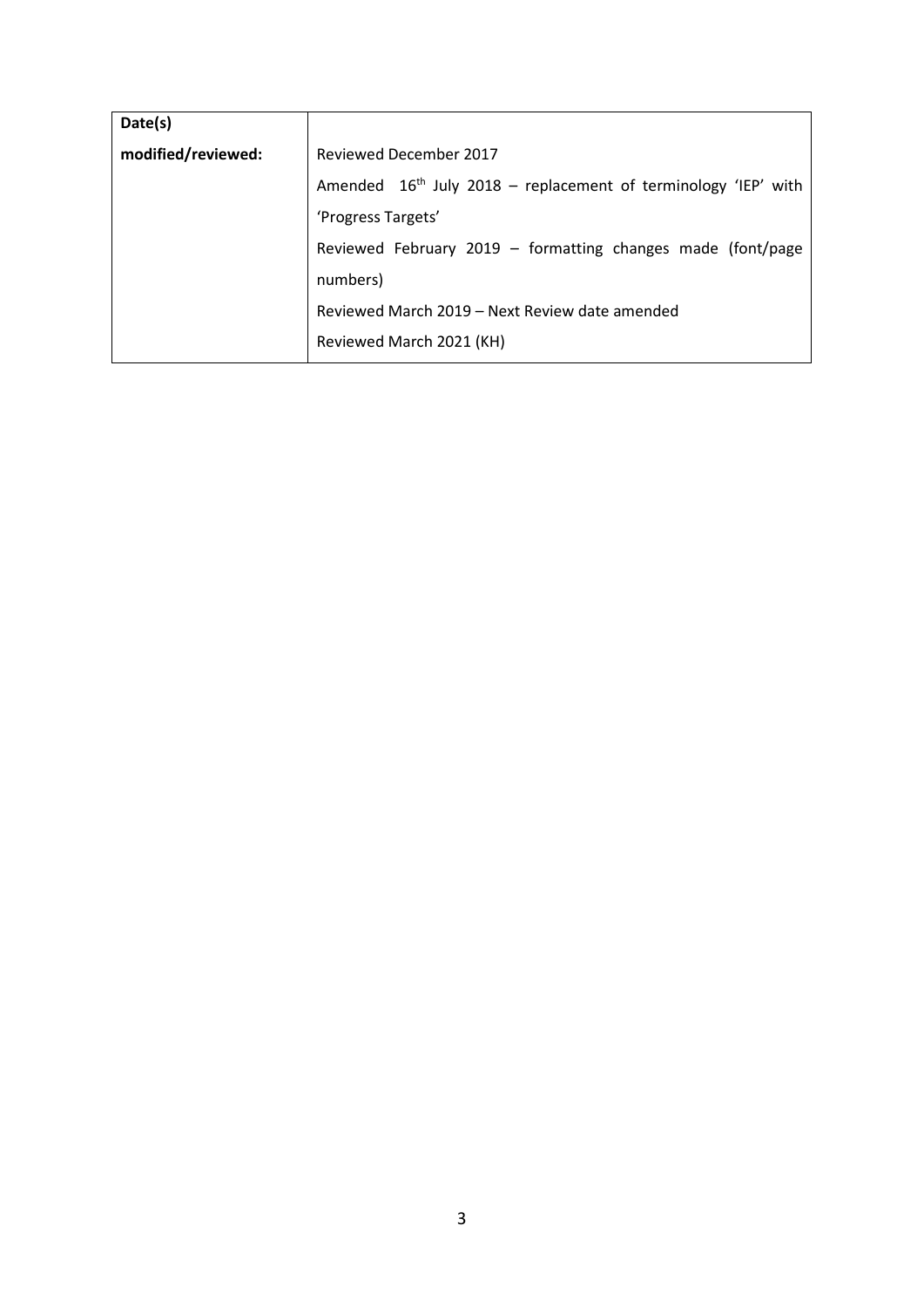## **SPECIAL EDUCATIONAL NEEDS (INCLUDING CHILDREN WITH LEARNING DIFFICULTIES AND/OR DISABILITIES) POLICY**

## **Introduction**

Ashton House School and the EYFS setting is committed to ensuring that the needs of every child are met, that they have access to the curriculum and are able to make progress, thrive and meet their full potential.

High quality teaching, differentiated for individual pupils in the classroom, meets the needs of the majority of children. However, some children will need educational provision that is additional or different to this.

At Ashton House School we aim to meet these needs, ensuring that provision is met for those who require it including special arrangements for school trips and examinations.

## **Compliance and General Statement**

This policy complies with the relevant statutory requirements laid out in the SEND Code of Practice (July 2014). References have also been made to the Equality Act (2010).

The significant needs across the school are:

- Communication including speech and language difficulties
- Cognition and Learning including dyslexia, dyspraxia and dyscalculia
- Social, Emotional and Mental Health
- Specific Medical Conditions

Some children will require support for a short period of time, others will require support throughout their whole time at Ashton House School.

#### **Identification and assessment of need**

- In the Early Years Foundation Stage (EYFS) we track every child against the EYFS framework.
- In the rest of the school, class teachers monitor the progress of all children in all areas of the curriculum to review their progress and to inform planning.
- We also test half termly using standardized assessments and twice yearly hold externally marked standardized assessments.
- Teachers or parents who have a specific concern about a child can raise it with the SEND Co-ordinator.
- The SEND Co-ordinator will carry out appropriate observations and assessments. For example diagnostic tests such as the YARC assessment for early reading/comprehension or the GL Assessment Dyslexia Screener from the end of Year 2 and above and discuss ways to improve access to the curriculum for the child.
- It may be necessary to involve outside agencies/specialists dependent on the individual's need.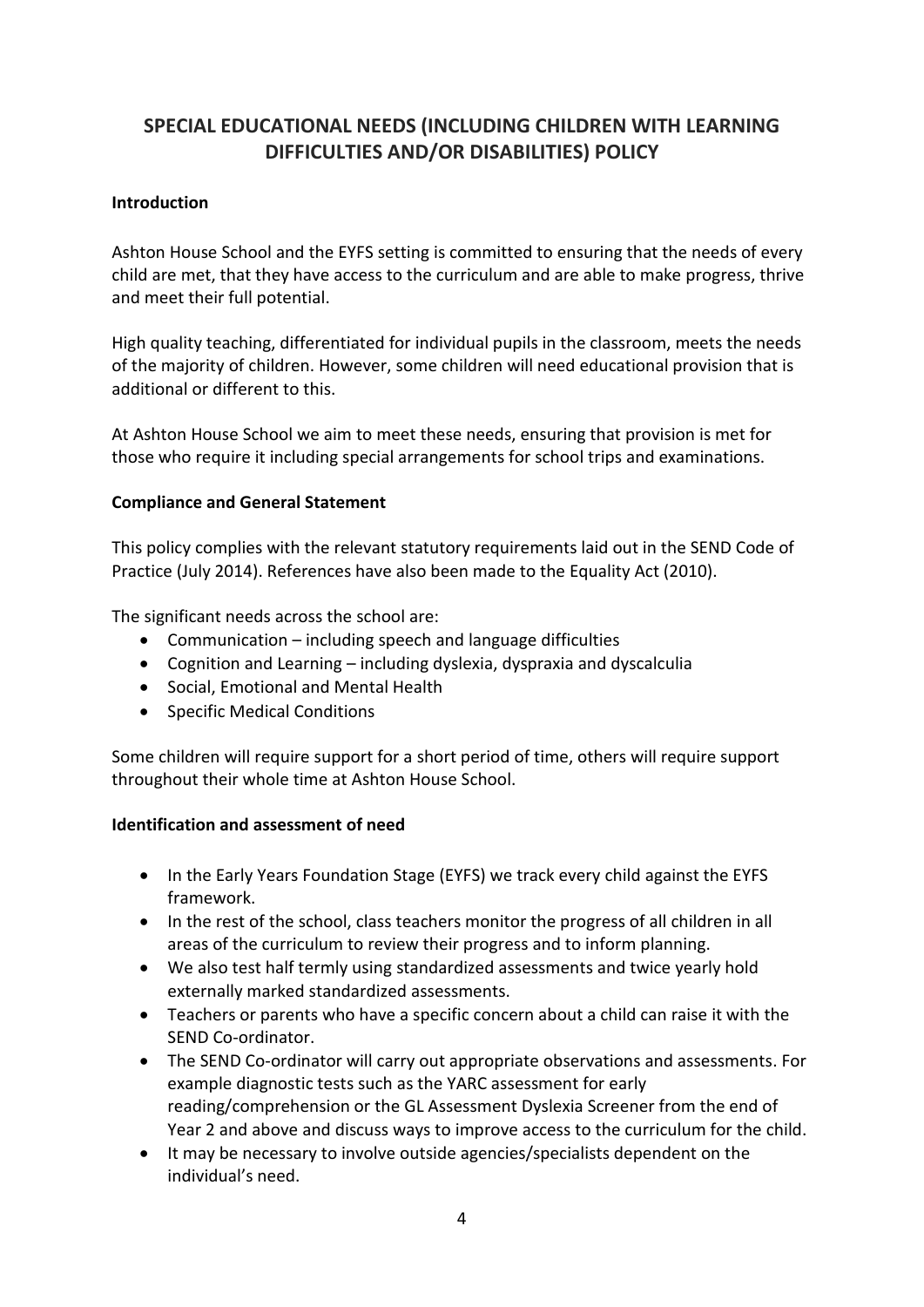## **Managing Students' Needs on the SEN Register**

Once needs have been identified an individual programme is put in place for the child. This might mean 1:1 work with a Teaching Assistant in class, small group intervention in class, differentiation of resources, 1:1 or small group work outside the classroom following a particular programme.

An entry is made on the Special Needs Register outlining the teacher's concerns and any interventions that are put in place. Children with specific needs are given progress targets (formerly IEP).

## **Planning and Monitoring**

- Progress Targets (formerly IEPs) are written by the SEND Co-ordinator and class teacher collaboratively, this is shared with the parents and child.
- Progress meetings take place regularly usually at the end of term between the SEND Co-ordinator and the class teacher
- Progress Targets (IEPs) are reviewed midway through the school year. Regular monitoring and review will focus on the extent to which focus areas and targets have been achieved. Targets can then be replaced/extended as appropriate.
- Parent/Teacher meetings are timetabled to discuss progress of children.

## **Education and Health Care Plan (EHC Plan)**

A request can be made by the school or by a parent/care to the Local Authority for a child to have an EHC Plan. This is a legal document which determines the SEN Provision for a pupil where resources and interventions available are insufficient or inappropriate to meet their needs. The Local Authority will require comprehensive information about all aspects of the child's SEN including any diagnostic assessments. The Local Authority will appoint a professional to assess the needs of the child.

## **Concerns or complaints**

In addition to the above, parents may make an appointment to meet with the class teacher, initially and/or the SEND Co-ordinator to voice any concerns, queries or complaints.

## **Facilities and Equipment**

The school and EYFS setting use a range of equipment and resources to support and aid learning: ipads, chromebooks and class pcs with appropriate software, structured programmes for dyslexia and dyspraxia, screening tests for reading and comprehension. We also have equipment such as movement cushions, sloping writing boards, pencil grips and a variety of educational games and activities.